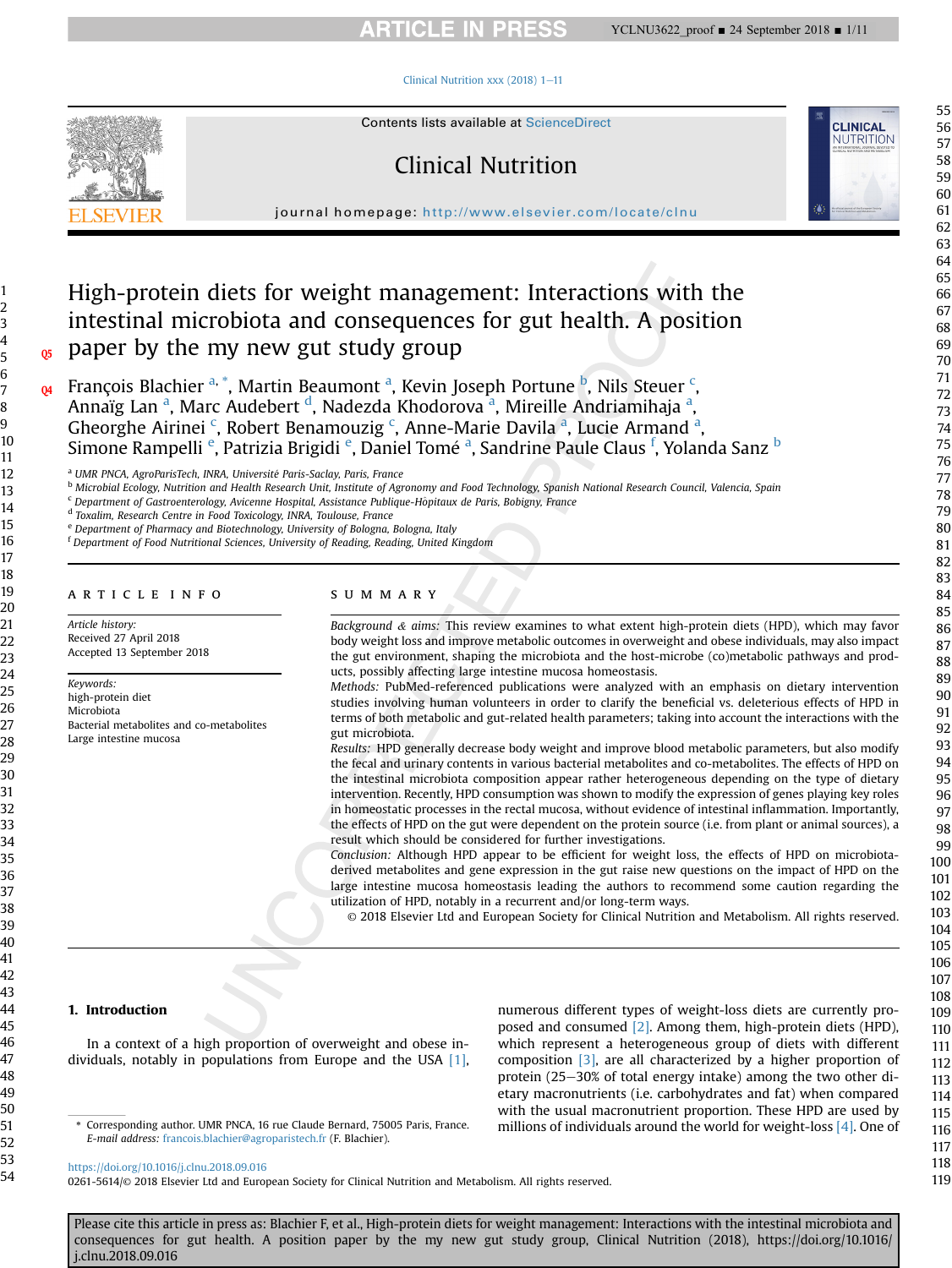the main rationales for the consumption of HPD is that it is generally recognized that, on a basis of equal energy content, protein is more satiating than carbohydrates and fats [\[5\]](#page-9-0). Considering that weight gain is primarily observed when energy recovered from food is superior to energy expenditure, notably in relationship with physical exercise [\[6\],](#page-9-0) HPD, by reducing dietary energy intake, is likely to help, at least transiently, in the process of body weight reduction [\[7\]](#page-9-0).

However, there is presently no definition of the maximal amount of dietary protein that can be consumed without shortand/or long-term metabolic and physiopathological side effects. Indeed, if the benefits of decreased body weight in overweight and obese individuals in terms of metabolic and general health outcomes appear obvious based on numerous studies  $[8]$ , then the interest of HPD consumption for such outcomes must be confronted with possible undesirable effects upon different tissues and organs in a beneficial over deleterious ratio perspective. For instance, it is well known that HPD are contraindicated in individuals with chronic kidney diseases or at risk for such diseases, as HPD may accelerate kidney dysfunctions [\[9,10\]](#page-9-0). Regarding the impact of HPD on gut health, this remains an emerging but important topic.

The aim of the present review is to present the available evidence, including recent data obtained in the MyNewGut European research project, in order to balance the advantages of HPD for weight loss and metabolic health against the potential risks of such unbalanced diets focusing on the gut ecosystem homeostasis. As a matter of fact, there are indications from clinical and experimental studies that dietary changes may modify the large intestine luminal environment with a potential impact on the colonic mucosa [\[11\].](#page-9-0)

PubMed-referenced publications were analyzed using the following terms in combination: [high-protein diet OR dietary protein OR protein source]/[intestinal microbiota OR bacterial metabolites OR co-metabolites]/[large intestine OR colon OR rectum]/[weight-loss OR overweight OR obesity]. Among the numerous papers found, priority was given for references related to dietary intervention studies with human volunteers, notably those reporting consequences in terms of intestinal physiology and physiopathology.

This review is part of a series of position paper of the MyNewGut project aiming at providing recommendations for dietary guidelines based on project results and the latest advantages in the field regarding insights gained in the role of the gut microbiome, as described in the introductory paper [\[12\].](#page-9-0)

#### 2. High-protein diet, weight loss, and metabolic effects

#### 2.1. High-protein diet and weight loss

HPD can be defined in regards to the absolute amount of dietary protein (in grams) consumed per day, or to the proportion of dietary protein in the total energy intake; or to the amount of dietary protein per unit of body weight. A useful reference can be found on the recommended daily amount of dietary protein which has been determined to be equal to 0.83 g of protein per kg body weight per day [\[13\],](#page-9-0) thus representing 58.1 g dietary protein per day for an individual weighting 70 kg. As a matter of fact, mean dietary protein consumption is largely above these recommended value for instance in France since it averages 87.3 g/day (average value for men and women) [\[14\]](#page-9-0), and in the USA where it averages 82.8 g/day taking into account men and women dietary protein consumption [\[15\],](#page-9-0) thus representing approximately 1.5 fold the recommended daily amount of protein. HPD can represent as much as 5 fold higher than the recommended daily amount  $[4]$ , but it is generally considered that diets containing at least  $25-30\%$  of energy in the

form of protein are HPD [\[16\]](#page-9-0). As a matter of comparison, in France, 16.8% of the dietary energy comes from protein in typical diets [\[14\].](#page-9-0) Incidentally, HPD are also largely consumed by athletes who wish to increase their muscle mass and performance, but this aspect is out of the scope of the present review and will not be described here, although the readers are referred to excellent reviews on that topic [\[17,18\]](#page-9-0).

Two main types of controlled clinical intervention studies with HPD have been performed. The first one is the "ad libitum" studies in which volunteers consume the amount of HPD or control normoproteic diet (NPD) until they naturally stop their food consumption. In these studies, due to the satiating effects of HPD, volunteers on HPD generally eat less food than the control NPD subjects, and consequently significantly decrease their body weight compared to the body weight measured at the onset of the dietary intervention. In the study of Weigle et al. [\[19\]](#page-9-0), HPD given ad libitum for 2 weeks resulted in a decrease of body weight. Johnstone et al. [\[20\]](#page-9-0) also reported reduction of food intake and body weight following 4-week-consumption of HPD. Ad libitum consumption of HPD for 6 months resulted in a marked decrease of body fat when compared with individuals receiving a NPD [\[21\].](#page-9-0) In a study on weight loss maintenance after dietary energy restriction, it has been shown that HPD, when given for 12 weeks [\[22\]](#page-9-0) or 12 months [\[23\]](#page-9-0), is efficient for weight control. However, in the "real life" condition, a vast majority of individuals, after initial body weight reduction, recover their initial body weight in the long term [\[24\],](#page-9-0) leading possibly to recurrent episodes of weight-loss HPD consumption. A study using ad libitum HPD has shown that meat-based HPD is not more efficient for body weight decrease than protein from plant origin [\[25\].](#page-9-0)

The second type of HPD intervention studies consists of increasing the proportion of protein in the diet compared to the control, but in that case, the amount of energy consumed between groups is maintained constant. This is generally done by decreasing the relative proportion of another macronutrient in the diet, namely carbohydrates or fats. In that kind of isocaloric clinical protocol, the studies generally found no or little effect of such diets for body weight reduction  $[16,26]$  corresponding to the view that the amount of dietary energy intake, at a constant level of physical exercise, is a major parameter for fixing the evolution of body weight for one given individual.

A third type of studies related to the use of HPD in obese patients are those related to the use of such diet for maintaining the lean mass in malnourished obese patients. Since we will not develop this aspect in our review, the readers are referred to a recent review paper on that topic [\[27\]](#page-9-0).

#### 2.2. High-protein diet and metabolic parameters

The interpretation of the effect of HPD on metabolic parameters can be somewhat complicated. For instance, if a HPD is given to overweight individuals in an "ad libitum" protocol, it will be difficult to determine what part the increased proportion of protein in the diet plays in the normalization of metabolic parameters in comparison with the part played by the decrease of energy intake due to the satiating effect of HPD and the resultant decrease of body weight. In overweight and obese individuals, marked decrease of body weight, whatever the cause, allows the normalization of metabolic parameters [\[8,28\].](#page-9-0)

In protocols in which the experimental diets are isocaloric, the HPD, as said above, are necessarily decreased in another macronutrient, thus rendering it difficult to attribute the effects of HPD solely to the increased content of protein and/or to the reduced amount of the other macronutrient. In a recent randomized, parallel, double-blind controlled study in which the HPD (using milk

128 129 130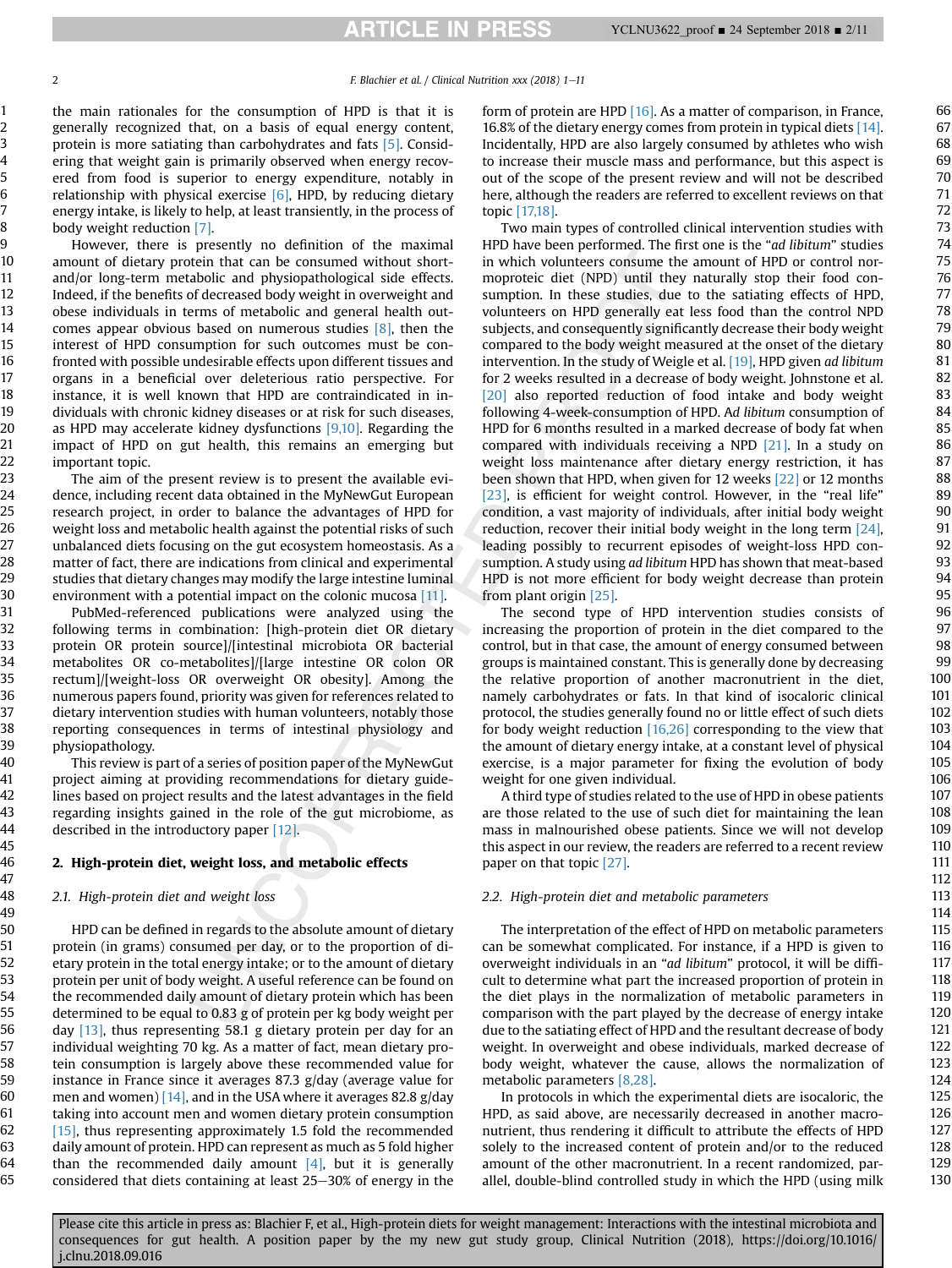casein or soy protein as supplements) were given to volunteers for 3 weeks, no significant changes on any of the biochemical and anthropometric parameters were measured in blood in fasting conditions when compared with control subjects receiving a normoproteic isocaloric diet. A notable exception to this lack of change in parameters was observed for systolic blood pressure, which was decreased in the group of volunteers receiving the soy protein supplementation; an effect that was likely due to the presence of protein-associated isoflavones in the protein extract [\[26\].](#page-9-0) Thus, under condition of equal energy consumption, HPD appear to exert no short-term sizeable effect on the metabolic and anthropometric parameters. 3. High-protein diet and changes in the gut ecosystem The process of protein digestion in the small intestine is a very 1 2 3 4 5 6 7 8 9 10 11 12 13 14 15 16 17 18 19

efficient process with digestibility usually ranging from 89 to 95%, depending on the nature of the protein [\[29,30\].](#page-9-0) Generally speaking, proteins from animal sources are overall more digestible than proteins from plant sources [\[31\].](#page-9-0) Some sources of protein, for instance rapeseed protein, are known for their lower digestibility [\[32\]](#page-9-0). In addition, food cooking [\[33,34\]](#page-9-0) and food matrix structure [\[35\]](#page-9-0) can impact protein digestibility. Importantly, and as a result of incomplete digestion in the small intestine, a residual amount of undigested protein and peptides, together with individual amino acids are transferred through the ileo-caecal junction in the large intestine  $[36]$ . Based on a regular western diet, it has been determined that approximately 12 g of protein and peptide from both dietary and endogenous origin escape digestion in the small intestine, thus reaching the colonic lumen [\[37\].](#page-9-0) This amount of nitrogenous material is increased nearly proportionally when the amount of dietary protein increases [\[29\].](#page-9-0) From studies evaluating the proportion of dietary and endogenous protein which escape digestion and move from the ileum to the large intestine, it has been determined that the majority of the ileal nitrogen is originating from endogenous losses (1-2 g/day), while the nitrogen from dietary origin represents  $0.7-1.2$  g/day [\[36\]](#page-9-0). The results obtained in animal models suggest that the part ascribed to endogenous protein is not vastly different according to the amount of protein consumed [\[38\]](#page-9-0). Since the large intestine luminal content is characterized by a much more abundant microbiota than what is measured in the small intestine [\[39\],](#page-9-0) and also by a much slower transit time [\[40\],](#page-9-0) the proteins and peptides which enter the large intestinal luminal content undergo the catalytic action of bacterial proteases and peptidases which release sequentially shorter peptides and amino acids [\[41\].](#page-9-0) The large intestinal epithelium, in contrast with the small intestinal epithelium which is very efficient for oligopeptide and amino acid absorption, is not believed to transfer any significant amount of amino acids from the lumen to the bloodstream, except in the neonatal period [\[42,43\]](#page-9-0). Therefore, protein and peptide-derived amino acids are metabolized by the large intestinal microbiota which use them for protein synthesis and catabolic pathways with the production of numerous intermediates and final metabolites  $[44]$ ; a net amount of these latter being able to accumulate within the luminal content ([Fig. 1\)](#page-3-0). This process of protein degradation is more active in the distal part than in the proximal part of the large intestine [\[45\].](#page-9-0) In the case of HPD consumption, the increased transfer of nitrogenous compounds in the large intestine is liable to modify the microbiota composition, and/or to change the microbiota diversity, and/or its metabolic activity, and finally to change the production of bacterial metabolites with possible consequences for the large intestinal mucosa metabolism, physiology and health  $[46-50]$  $[46-50]$  $[46-50]$  as described below.

#### 3.1. High-protein diets and intestinal microbiota composition

Relatively few human intervention studies have examined the short-term (less than 4 weeks) effects of HPD on the gut micro-biota composition ([Table 1](#page-4-0)). Two main factors preclude direct comparison between the studies presented in [Table 1](#page-4-0): (i) differences in energy intake (e.g. calorie restriction) and (ii) differences in fiber intake. These two parameters are known to have a profound influence on the gut microbiota composition and should therefore be considered as important potential confounding factors with the effects of dietary protein intake. Moreover, there are large variations between the studies in terms of methods used to analyze the composition of the gut microbiota. With these limitations in mind, it is still possible to propose some general conclusion regarding the effects of dietary protein intake on the gut microbiota.

Two of the studies in [Table 1](#page-4-0) used HPD without modification of dietary fiber and energy intake [\[26,45\]](#page-9-0). Using 16S rDNA sequencing for fecal or rectal biopsy samples, and denaturing gradient gel electrophoresis (DGGE) for fecal samples, respectively, these two studies did not detect changes in the gut microbiota composition after the HPD [\(Table 1\)](#page-4-0). In a study by David et al. [\[51\]](#page-9-0) a diet containing dietary protein from animal origin containing almost no fibers was given ad libitum for 5 days. This dietary intervention resulted in almost doubling the protein intake (i.e. 30.1% of energy intake) as compared to the protein consumption at the onset of intervention, and was found to impact the microbiota composition by increasing the abundance of bile-tolerant microorganisms (Alistipes, Bilophila, and Bacteroides), and by decreasing the levels of Firmicutes that metabolize plant polysaccharides (Roseburia, Eubacterium rectale, and Ruminococcus). Such a HPD was found to change the microbiota  $\beta$ -diversity within 2 days. However, this latter effect appeared to be transient, as the  $\beta$ -diversity returned to the initial configuration within 2 days after the end of the intervention [\[51\]](#page-9-0). However, these changes could not be attributed solely to the level of protein intake since there was considerable concomitant modification of fat intake (in addition to fiber intake) in this study.

The other studies presented in [Table 1](#page-4-0) used HPD with caloric restriction that resulted in weight-loss. Two of them (different analysis of the same samples), showed that the HPD induced an alteration of the gut microbiota composition with a decreased abundance of presumed beneficial bacteria such as Bifidobacterium or Rosburia/E. rectale [\[52,53\]](#page-9-0) However, both resistant starch and total carbohydrates were also lower in the high-protein/weight loss diet compared to the maintenance diet [\[52\]](#page-9-0). This is an important point to consider as resistant starch has been positively associated with the abundance of Bifidobacterium and Eubacterium spp [\[54,55\]](#page-9-0).; and a reduction in carbohydrates led to decreases in both genera [\[56\]](#page-9-0). In another study, a weight-loss HPD combined with an increase in fiber intake also induced a decrease in E. rectale but increased bacterial gene richness in individuals with low gene counts together with an increase abundance of bacteria considered protective such as Faecalibacterium prausnitzii and Roseburi [\[57\].](#page-10-0) Lastly, two other studies using weight-loss HPD combined with a low fiber intake observed a decrease in the total bacterial biomass and in the abundance of Bifidobacterium and Rosburia/E. rectale [\[56,58\]](#page-9-0).

Overall, the studies presented in [Table 1](#page-4-0) show that HPD have a limited effect on the gut microbiota composition when they are not associated with calorie restriction or with a modification of fiber intake. This conclusion may also be connected to the observed relatively little changes in the microbiota composition according to the diet when compared with the inter-individual variations  $\left($  <10%) [\[53\]](#page-9-0).

130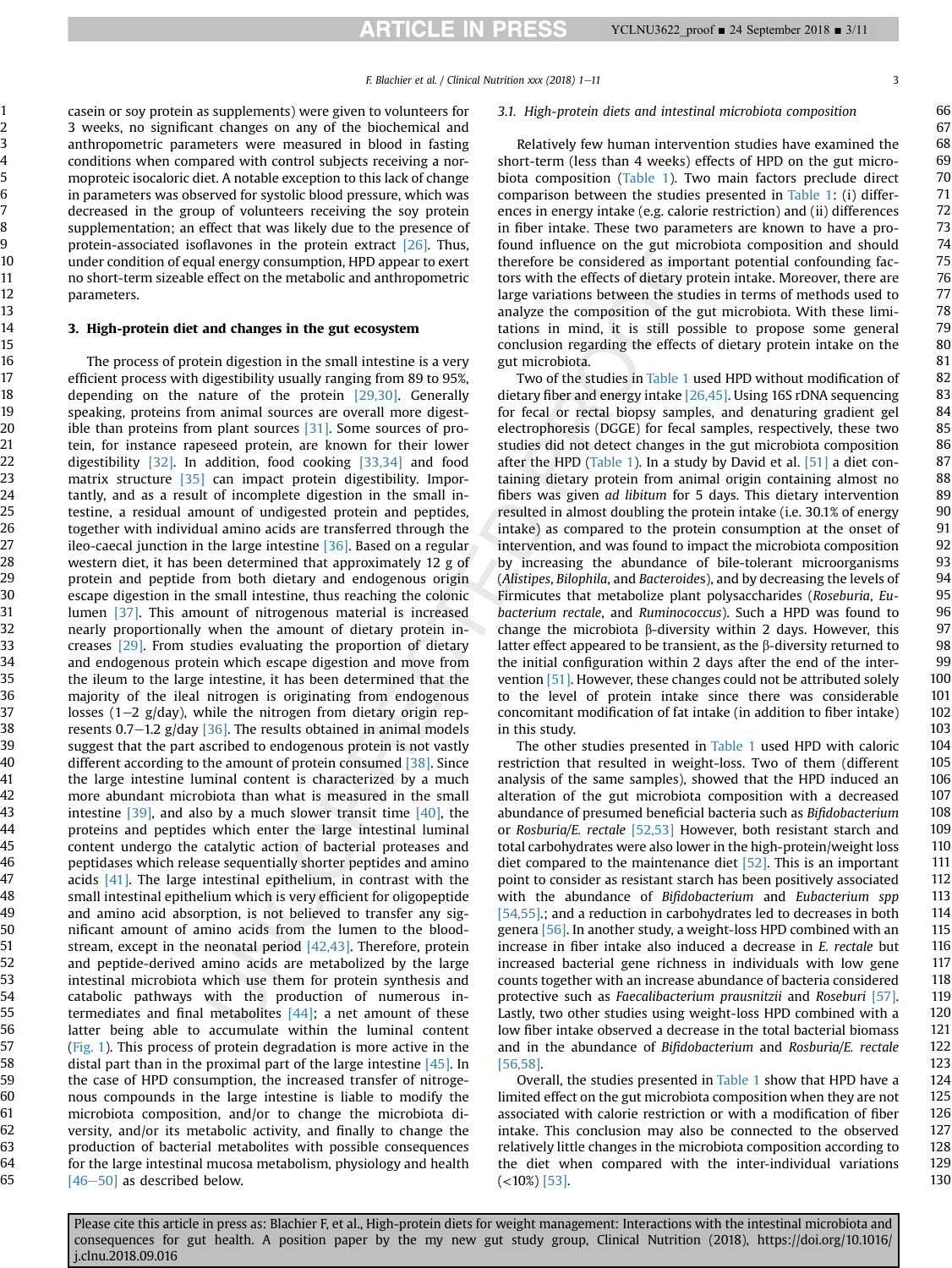<span id="page-3-0"></span>**F. Blachier et al. / Clinical Nutrition xxx (2018) 1–1** 

Colon AMINO ACIDS **MICROBIOTA** NH<sub>a</sub><sup>+</sup>, indolic compounds, phenolic compounds, H<sub>2</sub>S and S-containing compounds, amines, polyamines, branched chain fatty acids and **MICROBIOTA** other organic acids, etc... **PROTEASES** PEPTIDASES Undigested and **Ileum** not fully digested and endogenous proteins Portal circulation Cecum Rectum Feces

Fig. 1. Schematic view of the fate of undigested proteins in case of High-Protein Diet (HPD) consumption. HPD diet consumption increases the transfer of dietary proteins from the ileum to the large intestine. The proteases and peptidases of the microbiota release amino acids which can be incorporated in the bacterial proteins or lead to a multitude of metabolic end products, notably in the distal parts of the large intestine. Some of these metabolites are known to be transferred by the colonic epithelial cells from the luminal content to the portal bloodstream with or without prior metabolism in the colonocytes. The concentrations of bacterial metabolites in the lumen are the net result of production/ utilization by the microbiota, and absorption through the colonic epithelium. The metabolites measured in the feces is a reflection of the metabolites present in the rectum. Q6

3.2. High-protein diets and impact on gut mucosa: potential role of bacterial metabolites

The mixture of bacterial metabolites in the intestinal content is complex [\[59\]](#page-10-0) and far from being fully characterized. Among these compounds, numerous metabolites are produced by the intestinal microbiota from amino acid substrates [\[60\]](#page-10-0). The concentrations of these metabolites are usually measured in the feces, which are related to the concentrations of the luminal content within the most distal part of the large intestine, namely in the rectum. These metabolite concentrations depend on the bacterial production from the available substrates, on the bacterial composition and overall metabolic activity, on the absorption through the large intestinal epithelium, and on the transit time  $[61]$  (Fig. 1). Other parameters may influence the concentrations of the different forms of the bacterial metabolites within the large intestine content. For instance, the luminal pH, which will result from the overall acid/ base balance in this compartment, will in turn determine the ratio of the different non-ionized and ionized forms of ionic bacterial metabolites [\[62\]](#page-10-0), which will affect their uptake from the luminal content to the colonocyte intracellular content. In addition, the situation is complicated by the fact that some bacterial metabolites (for instance hydrogen sulfide) can bind to fecal components, thus reducing the concentration of free (unbound) metabolites pre-sumed to act on the epithelial cells [\(Fig. 2](#page-5-0))  $[63]$ . We present below the effects of HPD on bacterial metabolites and their main effects observed in Humans and experimental animal models but the reader is referred to another recent review for more exhaustive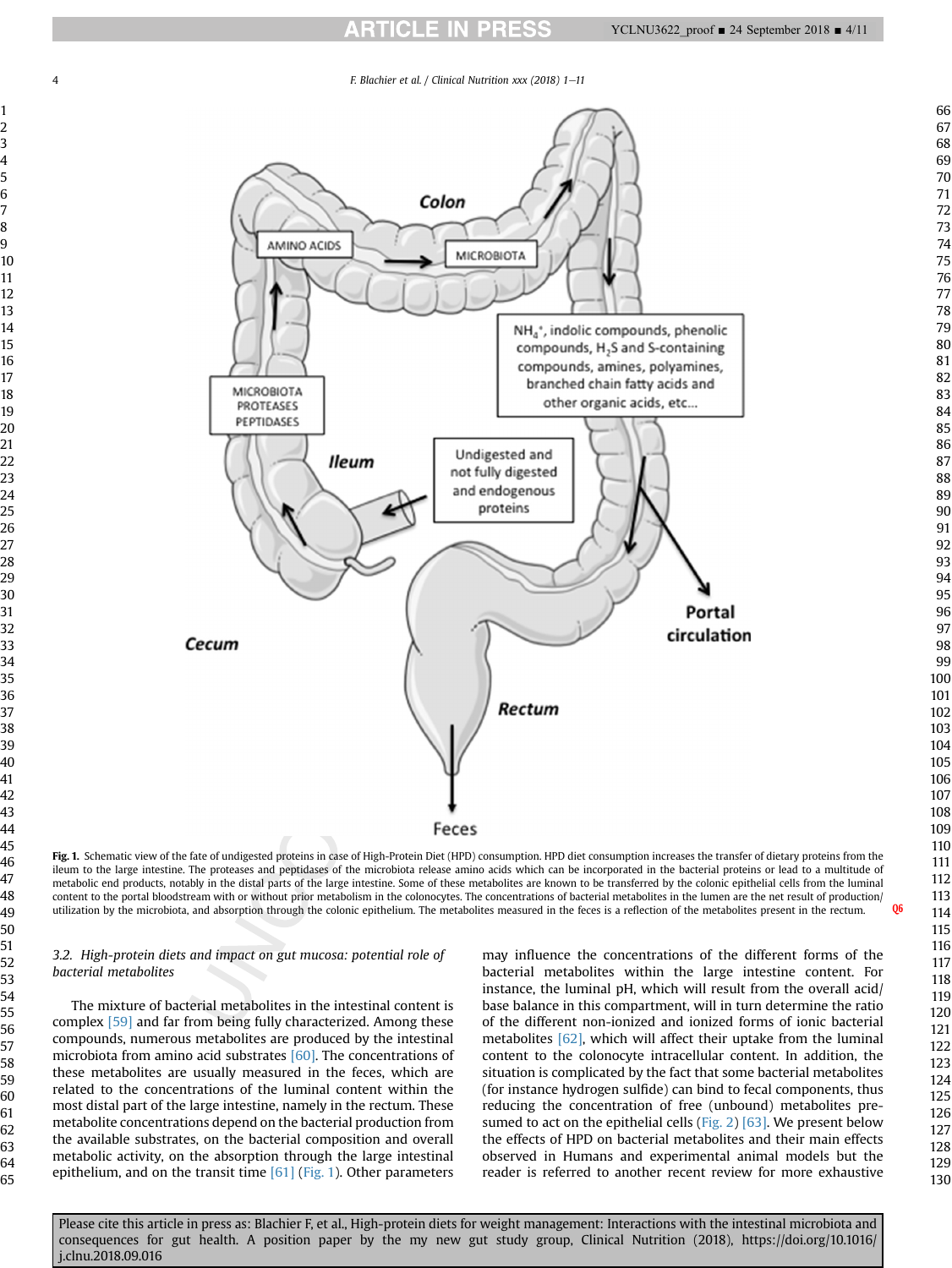## **ARTICLE IN PRESS**

F. Blachier et al. / Clinical Nutrition  $xxx$  (2018) 1-11 5

<span id="page-4-0"></span>

| Study design                                                                                                                                                                                                                   | BMI                                                  | Duration | Protein<br>intake                        | Protein                    |
|--------------------------------------------------------------------------------------------------------------------------------------------------------------------------------------------------------------------------------|------------------------------------------------------|----------|------------------------------------------|----------------------------|
| $n = 12 - 13$<br>Parallel                                                                                                                                                                                                      | $25 - 30$                                            | 3 weeks  | 14% E<br>34% E<br>31% E                  | Mixed<br>Mixed<br>Mixed    |
| $n = 20$<br>Cross-over                                                                                                                                                                                                         | $19 - 26$                                            | 2 weeks  | 12% E<br>15% E<br>27% E                  | Mixed<br>Mixed<br>Mixed    |
| $n = 10$<br>Cross-over                                                                                                                                                                                                         | $19 - 32$                                            | 5 days   | 10% E<br>16% E<br>30% E                  | Plant p<br>Mixed<br>Animal |
| $n = 14$<br>Parallel                                                                                                                                                                                                           | $28 - 51$                                            | 3 weeks  | $103.3$ g/d<br>$144.1$ g/d               | Mixed<br>Mixed             |
| $n = 14$<br>Parallel                                                                                                                                                                                                           | $28 - 51$                                            | 3 weeks  | $103.3$ g/d<br>144.1 $g/d$               | Mixed<br>Mixed             |
| $n = 49$<br>Non-randomized                                                                                                                                                                                                     | 33 (mean)                                            | 6 weeks  | 19% E<br>37% E                           | Mixed<br>Mixed             |
| $n = 17$<br>Cross-over                                                                                                                                                                                                         | $30 - 49$                                            | 28 days  | 13% E<br>28% E<br>29% E                  | Mixed<br>Mixed<br>Mixed    |
| $n = 20$<br>Cross-over                                                                                                                                                                                                         | $30 - 42$                                            | 28 days  | $94.4$ g/d<br>$127.2$ g/d<br>$119.5$ g/d | Mixed<br>Mixed<br>Mixed    |
| The main characteristics and findings from human intervention<br>electrophoresis, FISH: fluorescence in situ hybridization, % E: % o<br>publications.                                                                          |                                                      |          |                                          |                            |
| description of the metabolites produced by the m<br>amino acids $[41]$ .                                                                                                                                                       |                                                      |          |                                          |                            |
| 3.2.1. Effects of high-protein diets on the fecal compo.<br>effects of individual bacterial metabolites on colonic e<br>Several intervention studies in humans have sh<br>with different sources of dietary protein induce a : |                                                      |          |                                          |                            |
| bohydrate to protein degradation by the gu                                                                                                                                                                                     | [26,58,59,64], with an alteration of numerous bacter |          |                                          |                            |
|                                                                                                                                                                                                                                |                                                      |          |                                          |                            |
| concentrations in feces, thus indicating changes i<br>environment of the colonic epithelial cells. In contras<br>variability described above between human interv                                                              |                                                      |          |                                          |                            |
| regarding the effects of HPD on microbiota compos<br>the effects of HPD on bacterial metabolites are more<br>despite differences in experimental design (Table 2                                                               |                                                      |          |                                          |                            |

| Study design               | BMI       | Duration | Protein<br>intake                        | Protein source                                     | Fiber<br>intake                               | Calorie<br>restricted | Method                                                | Intestinal microbiota<br>composition                                                                                                                                                                                                                                                                                             | Reference |
|----------------------------|-----------|----------|------------------------------------------|----------------------------------------------------|-----------------------------------------------|-----------------------|-------------------------------------------------------|----------------------------------------------------------------------------------------------------------------------------------------------------------------------------------------------------------------------------------------------------------------------------------------------------------------------------------|-----------|
| $n = 12 - 13$<br>Parallel  | $25 - 30$ | 3 weeks  | 14% E<br>34% E<br>31% E                  | Mixed<br>$Mixed + casein$<br>$Mixed + soy protein$ | $17.0$ g/d<br>$14.4$ g/d<br>$17.9$ g/d        | No<br>No<br>No        | 16S rDNA<br>sequencing (feces<br>and rectal biopsies) | Control diet<br>No detectable differences<br>No detectable differences                                                                                                                                                                                                                                                           | $[26]$    |
| $n = 20$<br>Cross-over     | $19 - 26$ | 2 weeks  | 12% E<br>15% E<br>27% E                  | Mixed<br>Mixed<br>Mixed                            | $17.4$ g/d<br>$16.3$ g/d<br>$15.4$ g/d        | No<br>No<br>No        | DGGE (feces)                                          | No detectable differences<br>Control diet<br>No detectable differences                                                                                                                                                                                                                                                           | $[45]$    |
| n = 10<br>Cross-over       | $19 - 32$ | 5 days   | 10% E<br>16% E<br>30% E                  | Plant protein<br>Mixed<br>Animal protein           | $41.2$ g/d<br>$21.1 \text{ g/d}$<br>0 g/d     | No<br>No<br>No        | 16S rDNA<br>sequencing (feces)                        | ↓ Bilophila wadsworthia<br>Control diet<br>↑ Bilophila wadsworthia,<br>Alistipes putredinis;<br>↓ Bifidobacterium adolescentis,<br>Roseburia faecis, Ruminococcus<br>bromii                                                                                                                                                      | $[51]$    |
| $n=14$<br>Parallel         | $28 - 51$ | 3 weeks  | 103.3 $g/d$ Mixed<br>144.1 $g/d$ Mixed   |                                                    | $27.7$ g/d No<br>$25.1$ g/d Yes               |                       | Phylogenetic<br>(HITchip)<br>microarray (feces)       | Control diet<br>↓ Bifidobacterium, Aerococcus,<br>Granulicatella, Dialister,<br>Papillibacter cinnamivorans;<br>↑ Lactococcus, Bacteroides<br>vulgatus, Anaerotruncus<br>colihominis                                                                                                                                             | $[53]$    |
| $n = 14$<br>Parallel       | $28 - 51$ | 3 weeks  | $103.3$ g/d<br>144.1 $g/d$               | Mixed<br>Mixed                                     | $27.7$ g/d No<br>$25.1$ g/d Yes               |                       | 16S rDNA<br>sequencing, DGGE,<br>qPCR (feces)         | Control diet<br>↓ Collinsella aerofaciens,<br>Roseburia/Eubacterium rectale;<br>↑ Oscillibacter valericigenes                                                                                                                                                                                                                    | $[52]$    |
| $n = 49$<br>Non-randomized | 33 (mean) | 6 weeks  | 19% E<br>37% E                           | Mixed<br>Mixed                                     | 14.5 $g/d$ No<br>19.0 $g/d$ Yes               |                       | Metagenomic<br>sequencing (feces)                     | Control diet<br>↓ Eubacterium rectale;<br>↑ Parabacteroides distasonis,<br>Faecalibacterium prausnitzii,<br>Bacteroides dorei,<br>Parabacteroides merdae.<br>Eubacterium eligens,<br>Ruminococcus sp, Roseburia<br>hominis, Odoribacter<br>splanchnicus, Subdoligranulum<br>sp., Gene richness in low gene<br>counts individuals | $[57]$    |
| $n=17$<br>Cross-over       | $30 - 49$ | 28 days  | 13% E<br>28% E<br>29% E                  | Mixed<br>Mixed<br>Mixed                            | $21.9$ g/d<br>$12.8 \text{ g/d}$<br>$8.8$ g/d | No<br>Yes<br>Yes      | FISH (feces)                                          | Control diet<br>↓ total bacteria<br>↓ total bacteria, Bacteroides,<br>Roseburia/Eubacterium rectale                                                                                                                                                                                                                              | $[58]$    |
| $n = 20$<br>Cross-over     | $30 - 42$ | 28 days  | $94.4$ g/d<br>$127.2$ g/d<br>119.5 $g/d$ | Mixed<br>Mixed<br>Mixed                            | $27.9$ g/d<br>11.7 $g/d$ Yes<br>$6.1$ g/d     | No<br>Yes             | FISH (feces)                                          | Control diet<br>↓ total bacteria, Roseburia/<br>Eubacterium rectale,<br>Bifidobacterium<br>↓ total bacteria, Roseburia/<br>Eubacterium rectale,<br>Bifidobacterium                                                                                                                                                               | $[56]$    |

nd findings from human intervention studies using high-protein diets are summarized. BMI: body mass index, DGGE: denaturing gradient gel escence in situ hybridization, % E: % of energy intake, g/d: grams/day. For carbohydrates and fat intake, the readers are referred to the original

etabolites produced by the microbiota from

rotein diets on the fecal composition and

icterial metabolites on colonic epithelial cells on studies in humans have shown that HPD s of dietary protein induce a shift from carin degradation by the gut microbiota alteration of numerous bacterial metabolite ces, thus indicating changes in the luminal lonic epithelial cells. In contrast with the high above between human intervention studies of HPD on microbiota composition (Table 1), bacterial metabolites are more homogeneous experimental design [\(Table 2](#page-6-0)). This obsere importance of substrate availability, namely se, rather than taxonomic composition of the microbiota for determining the metabolic output in the large intestine. This could also be due to redundancy of functions and metabolic pathways in the microbiome, the collective genome of the microbiota [\[65\].](#page-10-0)

Most of the studies in [Table 2](#page-6-0) reported that HPD consumption induced an increase in amino acid-derived short-chain fatty acids (SCFA) such as isobutyrate, isovalerate, and 2-methylbutyrate [\[26,49,58\].](#page-9-0) In contrast, a decrease in the SCFA butyrate was consistently found after HPD consumption [\[26,51,56,58\]](#page-9-0) albeit several of these studies included decreases in fiber content among the HPD. However, in a recent study by Beaumont et al. [\[26\]](#page-9-0) volunteers from the HPD and control groups consumed a similar amount of dietary fibers and energy than the NPD group thus suggesting that the reduction of fecal butyrate concentration in HPD can be attributed primarily to the amount of protein in the diet. As butyrate is well-known as a major oxidative substrate and a regulator of histone acetylation, and thus of gene transcription in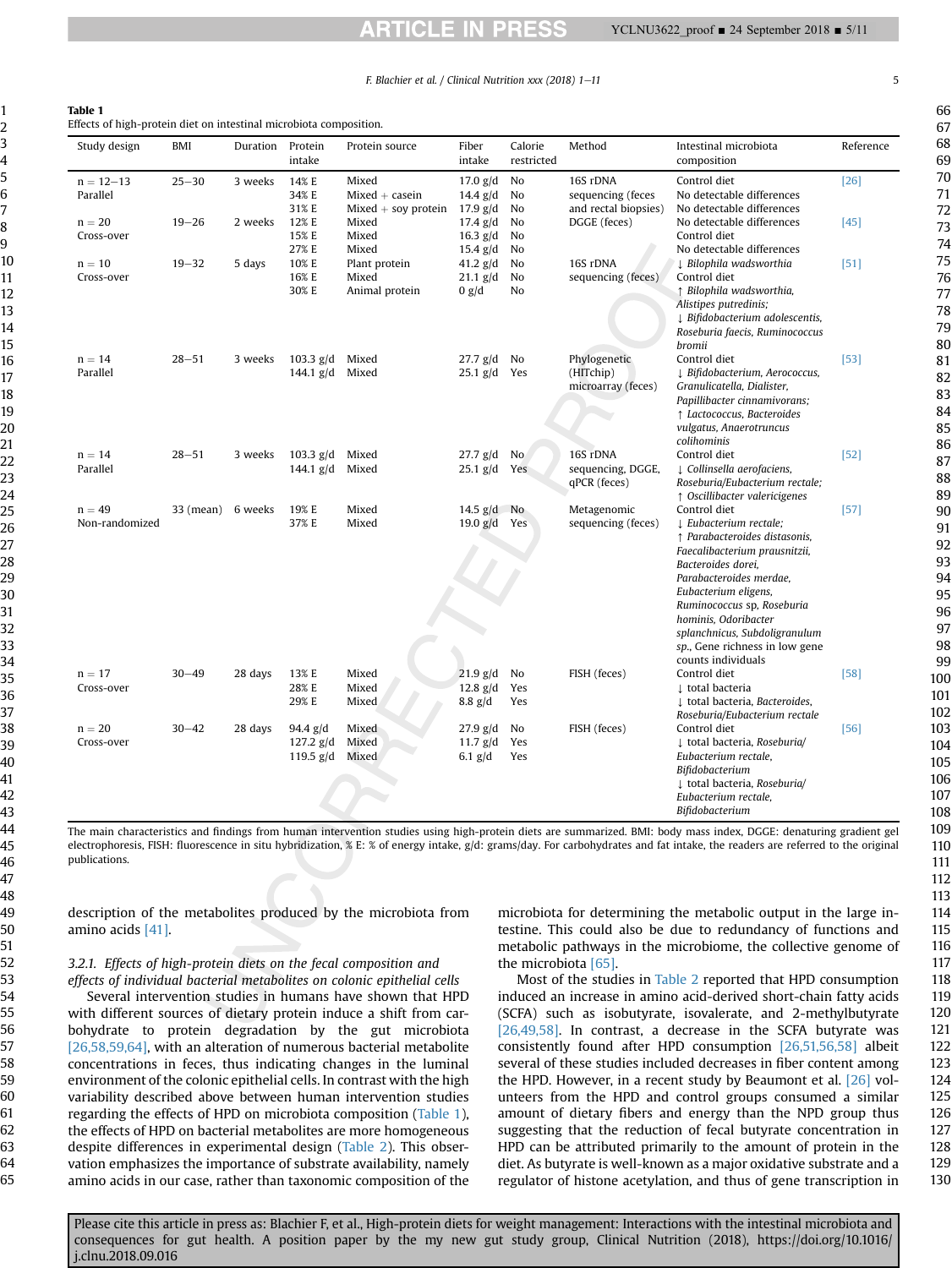

<span id="page-5-0"></span>6 **F. Blachier et al. / Clinical Nutrition xxx** (2018) 1-11



Fig. 2. Schematic view of the entry and metabolism of bacterial metabolites in the colonic epithelial cells. Several bacterial metabolites in the luminal content can enter colonocytes by processes of diffusion or transport. Although some of them can be released as such in the bloodstream, several bacterial metabolites are known to undergo intracellular metabolism leading to the production of co-metabolites. Bacterial metabolites and co-metabolites can be released in the portal bloodstream and reach the liver and peripheric organs outside the splanchnic area. Finally, these compounds can accumulate in urine after glomerular filtration and/or tubular secretion by kidneys.

human colonocytes [\[66,67\]](#page-10-0), the measured decrease in its fecal concentration after HPD is presumably detrimental for the rectal mucosa homeostasis.

Two studies in volunteers receiving a HPD found a marked increase in fecal ammonia concentrations [\[59,64\],](#page-10-0) while two others did not [\[26,58\],](#page-9-0) likely due to the different experimental protocols. Also, HPD were found to increase the concentrations of several Scontaining metabolites [\[59,68\]](#page-10-0). For most of these metabolites, there is surprisingly no indication on the impact of such changes on the colonic/rectal epithelium renewal and functions. However, from in vitro studies with human or rodent colonocytes, there are indications that several amino acid-derived bacterial metabolites including hydrogen sulfide  $(H<sub>2</sub>S)$ , ammonia and p-cresol act as metabolic troublemakers towards colonocyte mitochondrial energy metabolism within the range of concentrations that are measured in the colonic content or in feces [\[69,70\]](#page-10-0).

In contrast, some bacterial metabolites derived from amino acids were found to exert beneficial effects on the intestinal epithelial barrier (reviewed in 11). For instance, indole which is produced from L-tryptophan has been shown to increase epithelial cell tight-junction resistance as will been detailed in the part 3.3. Another bacterial metabolites derived from tryptophan, namely indole propionic acid, has been shown recently to be efficient for decreasing the intestinal permeability in rodents [\[71\].](#page-10-0) Thus, in order to document the beneficial versus deleterious effects of the mixture of bacterial metabolites contained within the intestinal content, it is clearly necessary to take into account the fact that these contents contain compounds with both positive and negative effects on the intestinal mucosa.

#### 3.2.2. Genotoxic and cytotoxic potential of fecal water recovered after high-protein diet consumption

In order to get information on the possible overall cytotoxic and genotoxic potential of fecal water-soluble components after controlled dietary intervention, it is feasible to prepare the socalled "fecal water" samples by diluting and homogenizing fecal samples in aqueous medium, and test the supernatant on human colonocytes. Although fecal water samples do not contain all the luminal compounds and dilute the bacterial metabolites, fecal water toxicity has been proposed to represent a potential biomarker for intestinal disease risk [\[72\]](#page-10-0). When an isocaloric HPD was given for 2 weeks to healthy human subjects in a crossover design, the mixture of water-soluble components recovered from the feces shown no increased genotoxicity or cytotoxicity potential towards human colonocytes when compared to the NPD [\[45\].](#page-9-0) Similarly, in a study by Benassi-Evans et al. [\[73\],](#page-10-0) the authors performed a nutritional intervention with HPD during 52 weeks using a parallel design with overweight and obese volunteers. They found that the fecal water recovered from individuals consuming HPD was not more genotoxic than ones recovered from control volunteers consuming isocaloric NPD. In accordance with the results presented above, in a study by Beaumont et al. [\[26\],](#page-9-0) supplementation of the diet with either casein or soy protein for 3 weeks, did not result in higher cytotoxic potential of the fecal water when compared with the results obtained from isocaloric NPD volunteers. Thus, collectively, the available data indicate that the fecal water samples recovered from volunteers consuming HPD in shortand medium terms show no increased genotoxic and cytotoxic potential in vitro towards colonic epithelial cells than samples recovered from control NPD.

#### 3.3. High-protein diet and urinary metabolome

Urinary metabolomic analysis is useful in order to identify the bacterial metabolites and cometabolites (produced by the microbiota and metabolized by the host) which have been produced by the gut microbiota, absorbed from the lumen to the bloodstream through the intestinal epithelium (with or without metabolism in colonocytes), possibly further metabolized by the host in the liver or other organs outside the splanchnic area, and finally excreted in the urine where they accumulate [\(Fig. 3](#page-7-0)). For instance, HPD ingestion results in the increased urinary excretion of the bacterial metabolite phenol  $[64]$ . This is of interest as phenol has been shown to act as a cytotoxic compound towards colonocytes  $[74]$ ; and as impaired phenol detoxification has been associated with ulcerative colitis [\[75\]](#page-10-0).

In addition, the cometabolite  $p$ -cresyl sulfate is produced in the colon mucosa and the liver from the bacterial metabolite p-cresol, which itself is produced by the microbiota from the amino acid Ltyrosine [\[76\]](#page-10-0). Urinary concentration of p-cresyl sulfate has been repetitively found to be increased after HPD consumption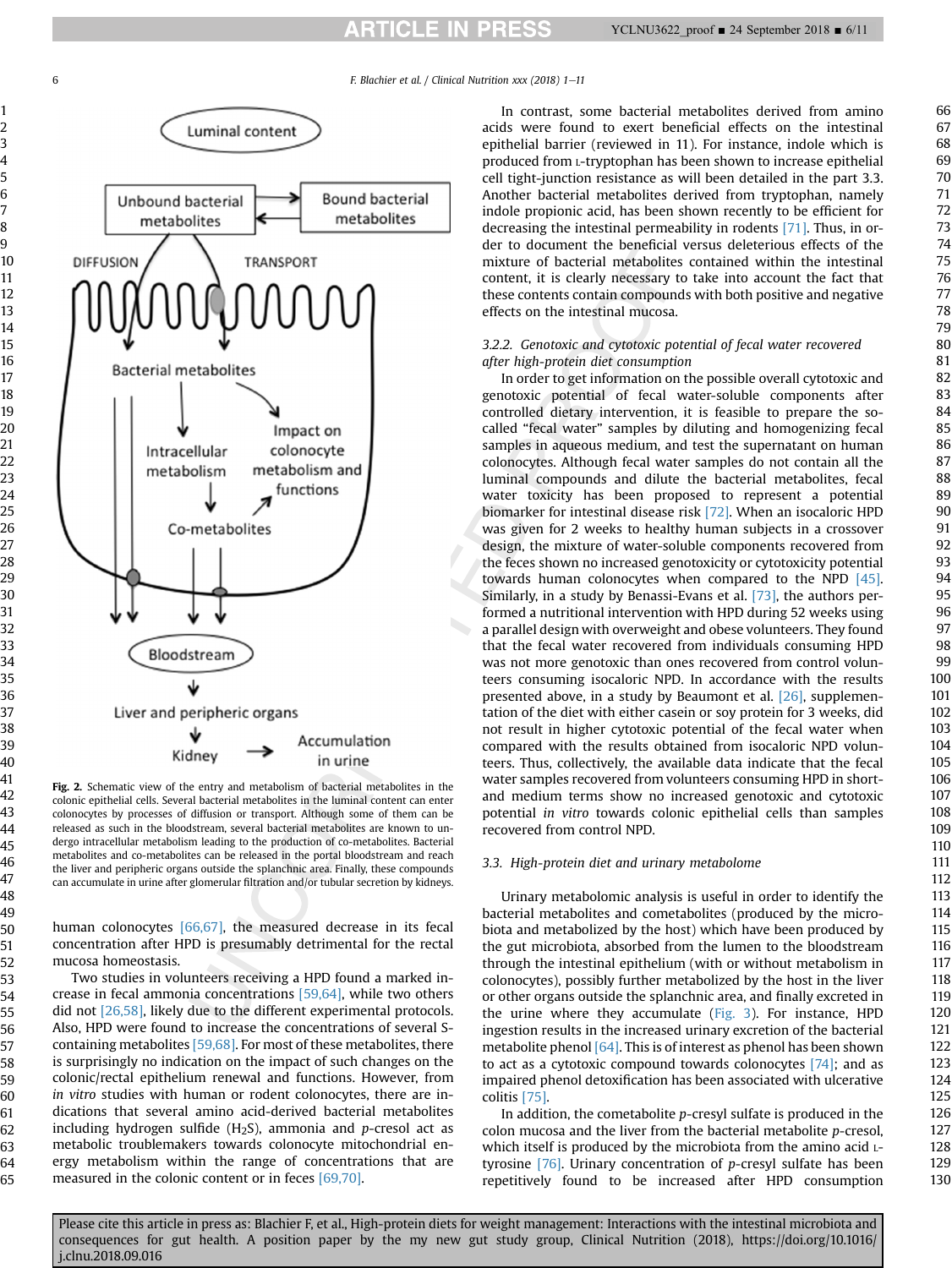F. Blachier et al. / Clinical Nutrition  $xxx$  (2018) 1-11 7

| 66 |
|----|
| 67 |

| Effects of high-protein diet on the metabolic activity of the gut microbiota. |  |  |
|-------------------------------------------------------------------------------|--|--|
|                                                                               |  |  |

<span id="page-6-0"></span>Table 2

| Study design              | <b>BMI</b> | Duration          | Protein<br>intake                        | Protein source                                     | Fiber intake                           | Calorie<br>restricted                   | Method                          | Intestinal microbiota<br>metabolites                                                                                                                                                   | Reference |
|---------------------------|------------|-------------------|------------------------------------------|----------------------------------------------------|----------------------------------------|-----------------------------------------|---------------------------------|----------------------------------------------------------------------------------------------------------------------------------------------------------------------------------------|-----------|
| $n = 12 - 13$<br>Parallel |            | $25-30$ 3 weeks   | 14% E<br>34% E<br>31% E                  | Mixed<br>$Mixed + casein$<br>$Mixed + soy protein$ | $17.0$ g/d<br>$14.4$ g/d<br>$17.9$ g/d | N <sub>o</sub><br>N <sub>o</sub><br>No  | NMR metabolomics, GC<br>(feces) | Control diet<br>↓ butyrate; ↑ branched-chain<br>amino acids, 2-methylbutyrate<br>↓ butyrate; ↑2-methylbutyrate,<br>isovalerate, valerate,<br>phenylacetate, tyramine,                  | $[26]$    |
| $n = 12 - 13$<br>Parallel |            | $25-30$ 3 weeks   | 14% E<br>34% E<br>31% E                  | Mixed<br>$Mixed + casein$<br>$Mixed + soy$ protein | $17.0$ g/d<br>$14.4$ g/d<br>$17.9$ g/d | N <sub>o</sub><br>N <sub>o</sub><br>No  | NMR metabolomics<br>(urines)    | Control diet<br>↑ isobutyrate, indoxylsulfate,<br>phenylacetylglutamine,<br>p-cresylsulfate<br>↑ isobutyrate, indoxylsulfate,<br>phenylacetylglutamine                                 | $[26]$    |
| $n = 10$<br>Cross-over    |            | $19 - 32$ 5 days  | 10% E<br>16% E<br>30% E                  | Plant protein<br>Mixed<br>Animal protein           | 41.2 $g/d$<br>$21.1$ g/d<br>0 g/d      | No<br>N <sub>o</sub><br>No              | GC (feces)                      | No detectable differences<br>Control diet<br>t isobutyrate, isovalerate;<br>l acetate, butyrate                                                                                        | $[51]$    |
| $n = 14$<br>Parallel      |            | $28 - 51$ 3 weeks | $103.3$ g/d<br>144.1 $g/d$               | Mixed<br>Mixed                                     | $27.7$ g/d<br>$25.1$ g/d               | N <sub>o</sub><br>Yes                   | GC (feces)                      | Control diet<br>↑ isobutyrate, isovalerate,<br>lactate; ↓ Acetate, butyrate                                                                                                            | $[53]$    |
| $n = 20$<br>Cross-over    | $19 - 26$  | 2 weeks           | 12% E<br>15% E<br>27% E                  | Mixed<br>Mixed<br>Mixed                            | $17.4$ g/d<br>$16.3$ g/d<br>$15.4$ g/d | No<br>No<br>No                          | GC-MS metabolomics<br>(feces)   | No detectable differences<br>Control diet<br>↑ isobutyrate                                                                                                                             | $[45]$    |
| $n = 20$<br>Cross-over    | $19 - 26$  | 2 weeks           | 12% E<br>15% E<br>27% E                  | Mixed<br>Mixed<br>Mixed                            | $17.4$ g/d<br>$16.3$ g/d<br>$15.4$ g/d | N <sub>o</sub><br>N <sub>o</sub><br>No. | GC-MS (urine)                   | No detectable differences<br>Control diet<br>$\uparrow$ p-cresol                                                                                                                       | $[45]$    |
| $n = 17$<br>Cross-over    | $30 - 49$  | 28 days           | 13% E<br>28% E<br>29% E                  | Mixed<br>Mixed<br>Mixed                            | $21.9$ g/d<br>$12.8$ g/d<br>$8.8$ g/d  | No<br>Yes<br>Yes                        | GC, LC-MS (Feces)               | Control diet<br>↑ isobutyrate, isovalerate,<br>valerate, phenylacetate<br>↓ butyrate; ↑ isobutyrate,<br>isovalerate, valerate,<br>phenylacetate,                                       | $[58]$    |
| $n = 20$<br>Cross-over    | $30 - 42$  | 28 days           | $94.4$ g/d<br>$127.2$ g/d<br>119.5 $g/d$ | Mixed<br>Mixed<br>Mixed                            | $27.9$ g/d<br>$11.7$ g/d<br>$6.1$ g/d  | No<br>Yes<br>Yes                        | GC (feces)                      | phenylpropionate<br>Control diet<br>↓ acetate, propionate, butyrate,<br>valerate, lactate<br>l acetate, propionate, butyrate,<br>isovalerate, valerate, lactate;<br>$\uparrow$ ammonia | $[56]$    |

The main characteristics and findings from human intervention studies using high-protein diets are summarized. BMI: body mass index, % E: % of energy intake, g/d: grams/ day, NMR: nuclear magnetic resonance, GC: gas chromatography, MS: mass spectrometry, LC: liquid chromatography. For carbohydrates and fat intake, the readers are referred to the original publications.

[\[26,59,77\]](#page-9-0) when compared with control NPD (Table 2). Since pcresol has been shown to inhibit colonocyte oxygen consumption, and to be genotoxic towards colonocytes  $[70]$ , p-cresyl sulfate synthesis has been hypothesized to correspond in colonic epithelial cells to a detoxifying metabolic pathway for this bacterial metabolite. This possibility has been challenged by the fact that p-cresyl sulfate displayed pro-inflammatory and cytotoxic effects on renal tubular epithelial cells [\[78,79\]](#page-10-0), and that serum p-cresyl sulfate level may help in predicting progression of chronic kidney disease [\[80,81\]](#page-10-0).

In a study by Beaumont et al. [\[26\]](#page-9-0), the relative concentration of another urinary cometabolite, namely indoxyl sulfate, increased after HPD (Table 2). Since indole, the precursor for the synthesis of indoxyl sulfate in the liver, has been shown to contribute to the maintenance of the colonic barrier function [\[82,83\]](#page-10-0) and to alleviate hepatic inflammation [\[84\],](#page-10-0) this bacterial metabolite can be considered as beneficial for the host. However, in order to establish the beneficial vs. deleterious effects of indole on the colon epithelium, it is important to consider that this bacterial metabolite activates the aryl hydrocarbon receptor (AhR)-mediated transcription of Cyp 1a1 and Cyp 1b1 in human colonocytes [\[85,86\].](#page-10-0) These two enzymes belongs to the cytochrome P450 family which, apart from their role in the deactivation of deleterious compounds and xenobiotics, can catalyze the bioactivation of procarcinogen compounds into carcinogens  $[87-89]$  $[87-89]$  $[87-89]$ . In addition, indoxyl sulfate is suspected to act as a uremic toxin contributing to renal disease progression  $[90 - 92]$  $[90 - 92]$ 

Thus, the analysis of the urinary metabolome gives important information regarding the exposure of the intestinal mucosa to bacterial metabolites ([Fig. 3](#page-7-0)), even if the results obtained emphasizes the difficulty to predict how changes of a complex mixture of bacterial metabolites will impact the colonic/rectal mucosa according to the time of exposition and respective concentrations.

#### 3.4. High-protein diets and gut mucosa inflammation

Although the results of epidemiological studies regarding the association between HPD consumption and risk of inflammatory bowel diseases (IBD) are heterogeneous  $[93]$ , two studies have shown that a high amount of animal protein intake is associated with increased inflammatory bowel disease incidence and relapse [\[94,95\]](#page-10-0). However, short-term supplementation (3 weeks) with casein or soy protein, did not show any sign of rectal mucosal inflammation based on the measurement of pro-inflammatory cytokines in rectal biopsies, and on the fecal concentrations of calprotectin and secreted IgA, when compared with an isocaloric NPD [\[26\].](#page-9-0)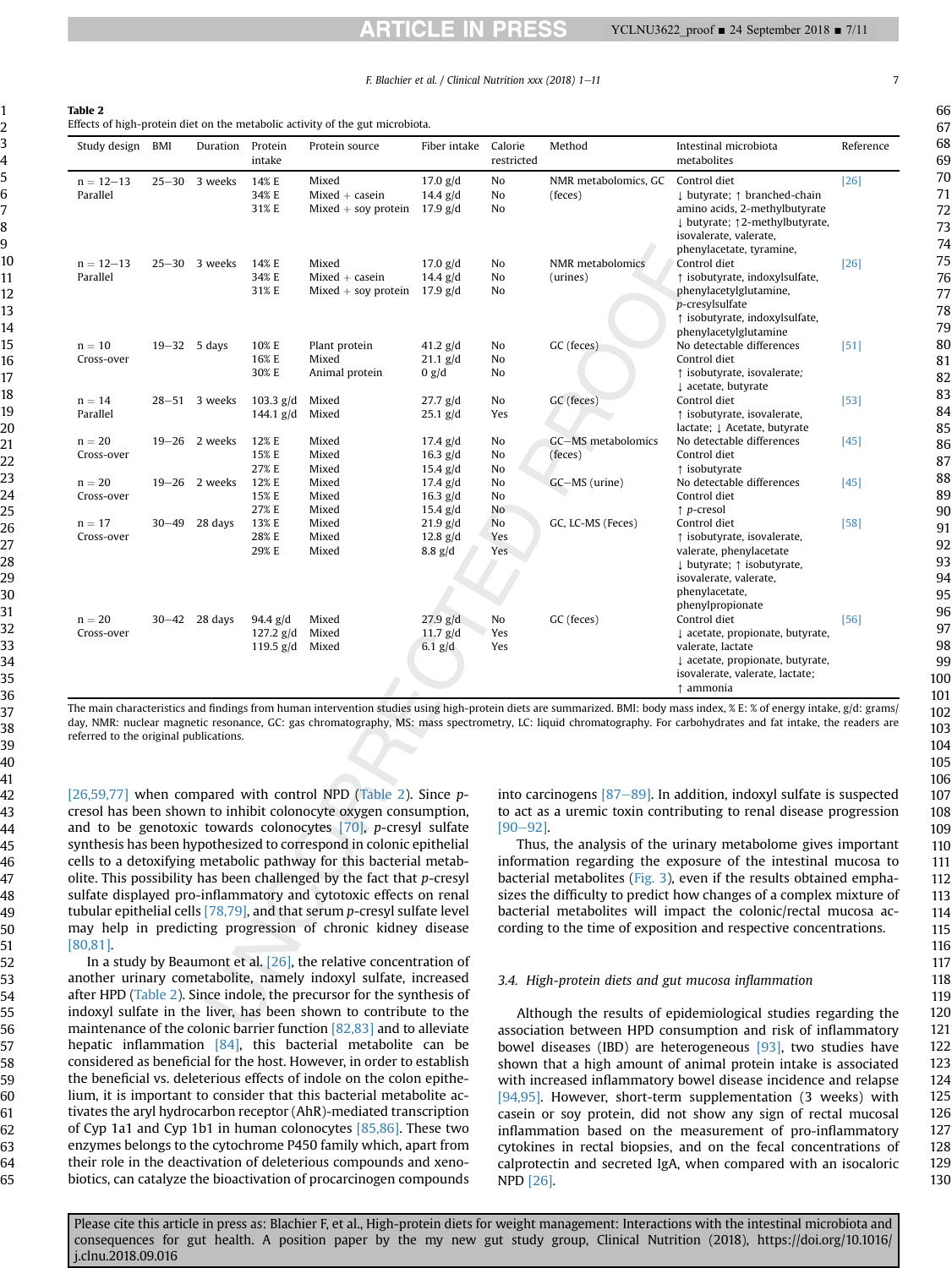### **ARTICLE IN PRESS**

<span id="page-7-0"></span>**Blachier et al. / Clinical Nutrition xxx** (2018) 1-11



### Amino-acid derived bacterial metabolites

Fig. 3. Schematic view of the impact of high-protein diet (HPD) consumption on the bacterial metabolite and co-metabolite concentrations in feces and urine. Undigested proteins and peptides enter the large intestine and are metabolized by the microbiota which produce various metabolites from amino acids. Some of these metabolites are partly absorbed through the large intestine epithelium, while the residual amount of metabolites are excreted in the feces. Absorbed metabolites reach the liver where some of them undergo further metabolism. Cometabolites and metabolites are finally excreted in the urine. HPD consumption results in measurable modifications of the concentration of bacterial metabolites in feces and urine. As indicated in the text, some compounds originating from the microbial metabolic activity (like butyrate and H2S) are known to impact energy metabolism and gene expression in colonocytes, while some of them (like indole) are implicated in the maintenance of the epithelial barrier function. Some co-metabolites measured in urine (like indoxylsulfate and p-cresylsulfate) are suspected to act as uremic toxins.

Participation of some bacterial metabolites on the process of mucosal inflammation in pre-disposed subjects may be related to a reduced capacity of the mucosa for deleterious metabolite detoxification. For instance, it has been reported that impaired  $H_2S$ detoxification in intestinal mucosa is associated with Crohn's disease [\[96\]](#page-10-0) and ulcerative colitis [\[97\]](#page-10-0). These results are important to be taken into account, knowing that increased protein consumption is correlated with increased H2S fecal excretion in volunteers  $[68]$ , and that excessive luminal H<sub>2</sub>S decreases colonocyte respiration and increases the expression of several genes involved in IBD in a rodent model  $[98]$ . It can therefore be predicted that there might be differences between individuals in terms of mucosal response to HPD according to individual detoxification capacities.

#### 3.5. High-protein diets and gene expression in gut mucosa

The first experimental evidence using transcriptomic analysis which has shown that casein-containing HPD can modify gene expression in the colonic mucosa were obtained in the rat model by Mu et al. [\[99\]](#page-10-0) using a 6-week- dietary intervention protocol with isocaloric experimental (HPD) and control (NPD) diets. Beaumont et al. <a>[\[100\]](#page-10-0)</a> used a 2 week-intervention protocol with whole milk protein-containing HPD in the rat model to demonstrate that HPD down-regulates colonic epithelial cell gene

expression notably in relationship with cell metabolism, NF-kB signaling, DNA repair, glutathione metabolism and cellular adhesion, when compared with gene expression in colonocytes recovered from isocaloric NPD. In this latter study, the HPD was found to up-regulate the expression of genes related to cell proliferation and chemical barrier function. These animal studies allow to establish the new proof of concept according to which increasing the amount of protein in the diet will result in a modification of gene expression in the colonic mucosa, and more specifically in the colonic epithelial cells. Further, a randomized controlled study with overweight volunteers reported that 3 week-dietary supplementation with either casein or soy protein resulted in small amplitude changes in the expression of numerous genes in the rectal mucosa, notably for genes involved in homeostatic processes such as cell cycle or cell death [\[26\]](#page-9-0).

### 3.6. The effects of high-protein diets on the fecal and urinary metabolome and on the large intestine mucosa according to different protein sources

It can be hypothesized that the source of protein used in the HPD studies may represent an important parameter for modulating the colonic epithelium luminal environment and gene expression in the rectal mucosa. First, as presented above, different dietary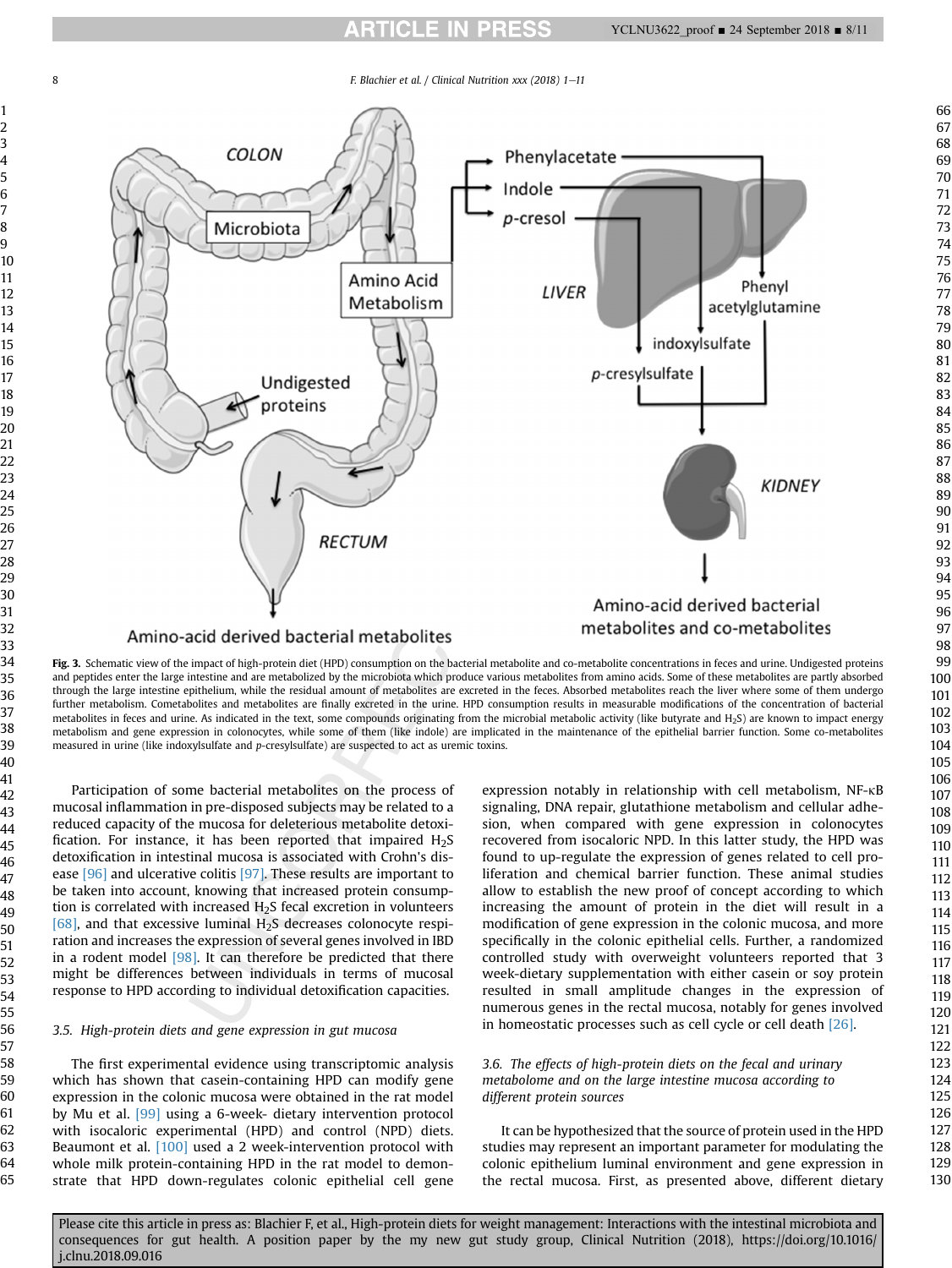proteins displayed different digestibility characteristics. Second, the differences in the amino acid composition between proteins provide the intestinal microbiota with different amounts of individual amino acids as substrates for the microbiota metabolic activity, thus potentially resulting in different fecal bacterial metabolite compositions and urinary bacterial/host cometabolites in the urine. Up to now, this hypothesis has been little explored but one recent study reported that when the habitual diet is supplemented with either milk casein or soy protein, differences are observed in the fecal and urinary metabolome, with such differences coinciding with changes in gene expression in the rectal mucosa [\[26\].](#page-9-0) Indeed, in the case of supplementation with casein, when compared with the isocaloric NPD group, the feces were characterized by increased relative concentration of 2 methylbutyrate; while in the case of supplementation with soy protein, an increase of this bacterial metabolite was also measured but together with an increase of valerate, tyramine, and phenylacetate. Regarding the urinary metabolome, casein supplementation resulted in increased urea, isobutyrate, 3-hydroxybutyrate, 3 hydroxyisovalerate, p-cresyl sulfate, phenylacetylglutamine and indoxylsulfate relative concentration; while supplementation with soy protein resulted in an increased of the same metabolites but not of the uremic toxin p-cresyl sulfate, the co-metabolite produced from p-cresol [\[79\]](#page-10-0).

More importantly, casein and soy protein HPD were found to differentially modify the expression of genes playing key roles in the maintenance of the rectal mucosa homeostasis maintenance in general, and in colonic health (gastrointestinal diseases and cancer) in particular. At the cellular level, the casein diet was specifically associated with increased expression of genes related to extracellular matrix, cell adhesion, and mucus production; while the soy protein diet was specifically associated with modification of the expression of genes associated with oxidative stress and detoxification processes. Expression of other genes associated with cellular processes like apoptosis, cell cycle and proliferation, and cytoskeleton formation were modified by both casein and soy protein [\[26\].](#page-9-0) To determine if such changes in gene expression impact the rectal epithelium renewal and functions, and/or if it corresponds to an adaptation towards a changing luminal environment, new experiments are required. Regarding this latter aspect, the fact that the expression of genes related to mucus production was solely increased in the rectal mucosa of volunteers after casein supplementation but not after soy protein supplementation, may indicate an adaptation of the rectal mucosa towards a more aggressive luminal environment following casein-based HPD consumption.

#### 4. Conclusion and perspectives

Although it appears that HPD can help in diminishing the dietary intake, and thus favor weight loss, there are some results which raise new questions on the safety of their utilization. It must be recognized that, according to the available literature, there is no definitive evidence that such diets are deleterious for gut health in short- and medium-term intervention studies conducted so far.

Indeed, as presented above, short-term consumption of HPD by itself neither increases the inflammation of the large intestinal mucosa, nor increases the in vitro genotoxicity and cytotoxicity of the mixture of compounds contained in the fecal water extracts in healthy subjects. However, HPD have been shown in a repetitive manner to decrease fecal butyrate concentrations. Since butyrate is generally considered as a fuel substrate and a regulator of gene expression in the rapidly renewing colonic epithelial cells, this decrease must be seen as potentially deleterious for the colonic mucosa homeostasis. The same remark can be made regarding the finding that HPD consumption results in increased exposition of the intestinal mucosa to p-cresol, a bacterial metabolite with genotoxic and metabolic troublemaker characteristics towards colonocytes [\[70\].](#page-10-0) In addition, *p*-cresol is the precursor of *p*-cresyl sulfate, a cometabolite with reported cytotoxic activity towards renal cells [\[78,79\]](#page-10-0) [\(Fig. 3](#page-7-0)). Conversely, there is evidence that HPD increases the exposure of the large intestine mucosa to indole, a bacterial metabolite considered as an important player in the maintenance of the epithelial barrier function. However, this positive effect of indole on the intestinal epithelium must be counterbalanced by the suspicion that indoxyl sulfate, a cometabolite of indole produced in the liver, is also acting as a uremic toxin [\[90,101\]](#page-10-0) ([Fig. 3\)](#page-7-0). Then, the different effects of bacterial metabolites and cometabolites on different cell types, either within the intestinal mucosa as detailed in the present paper, or at the periphery, makes it difficult to predict if one given compound in a mixture should be considered as overall beneficial or deleterious. The finding that an increased consumption of dietary protein modifies within 3 weeks the normal expression of genes known to be involved in processes related to the maintenance of the rectal mucosal homeostasis [\[26\]](#page-9-0), represents an important new finding which should be taken into consideration before formulating any recommendation on HPD consumption.

Regarding the effects of amino acid-derived bacterial metabolites on metabolic parameters, recent data suggest that some of these metabolites might contribute to an improvement of some of these parameters. For instance, indole has been shown in vitro to modulate the secretion of the incretin glucagon-like peptide 1 (GLP-1) [\[102\].](#page-10-0) Moreover, hydrogen sulfide produced by the gut microbiota has been shown to lower blood pressure in rats [\[103\]](#page-10-0), to improve glucose metabolism, and to increase GLP-1 secretion in mice [\[104\].](#page-10-0) Lastly, several neurotransmitters can be produced by the gut microbiota from amino acids  $[41]$ , and it can be speculated that this may contribute to the dietary protein-induced satiety. Further studies, notably with larger groups of human volunteers, and of longer duration are needed to determine whether the potential effects of amino acid-derived bacterial metabolites, depending on the protein sources, could participate in the beneficial metabolic effects of HPD associated with body weight reduction.

#### 5. Implications for dietary recommendation regarding highprotein diet consumption

Although body weight reduction associated with ad libitum HPD consumption in overweight and obese individuals is obviously associated with favorable outcomes, the data obtained principally from clinical trials with human volunteers, dietary intervention in animal models, and in vitro experiments with human colonic epithelial cells have shown that HPD modifies the luminal environment of the rectal epithelium and impacts gene expression in the mucosa. We therefore recommend caution in the utilization of HPD diets for body weight loss, taking into account the possible regain of body weight after HPD consumption, which may lead to redundant and long-term utilization of HPD. Considering the most recent evidence showing that the effects of HPD on the gut depend on the protein source (i.e. from plant and animal sources), not only the quantity, but also the quality of dietary protein should be considered for further investigations and possibly for future dietary recommendations.

#### Conflict of interest

FB, MB, KJP, NS, AL, MA, NK, MA, GA, RB, AMD, LA, SR, PB, DT, SPC, and YS declare no competing interest in relation to this paper.

130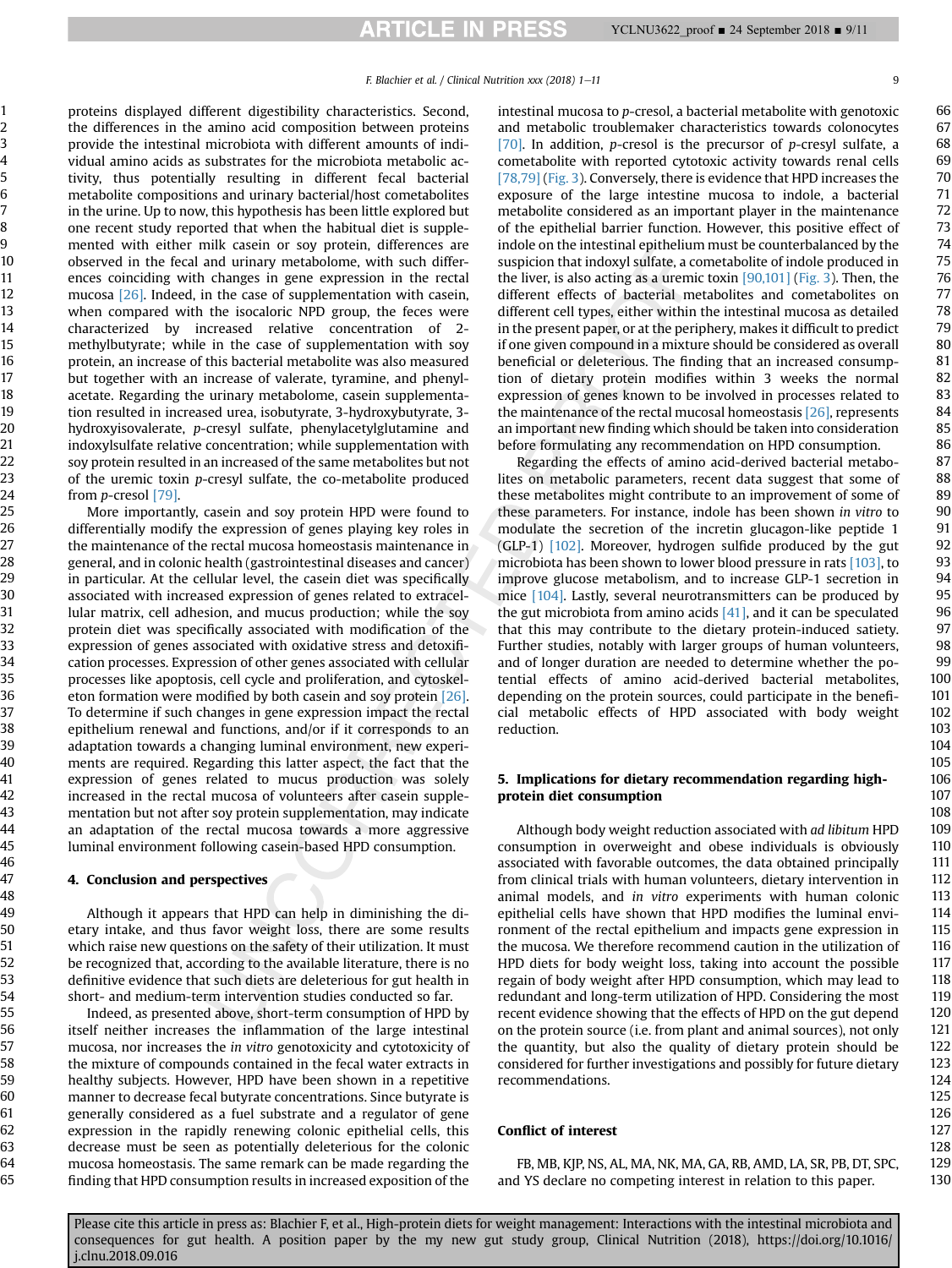<span id="page-9-0"></span>10 **F. Blachier et al. / Clinical Nutrition xxx** (2018) 1-11

#### Acknowledgement

The MyNewGut project is financially supported by a grant from 01 the EU 7th Framework Programme under Grant Agreement 613979. The EU is not liable for the content presented in this publication.

#### References

- [1] Hruby A, Hu FB. The epidemiology of obesity: a big picture. Pharmacoeconomics 2015:33:673-89.
- [2] Thom G, Lean M. Is there an optimal diet for weight management and metabolic health? Gastroenterology 2017;152:1739-51.
- Santesso N, Akl EA, Bianchi M, Mente A, Mustafa R, Heels-Ansdell D, et al. Effects of higher- versus lower-protein diets on health outcomes: a systematic review and meta-analysis. Eur J Clin Nutr 2012;66:780-8.
- [4] Pesta DH, Samuel VT. A high-protein diet for reducing body fat: mechanisms and possible caveats. Nutr Metab (Lond) 2014;11:53.
- [5] Leidy HJ, Clifton PM, Astrup A, Wycherley TP, Westerterp-Plantenga MS, Luscombe-Marsh ND, et al. The role of protein in weight loss and mainte-Q2 nance. Am J Clin Nutr 2015.
	- [6] Blundell JE, Gibbons C, Caudwell P, Finlayson G, Hopkins M. Appetite control and energy balance: impact of exercise. Obes Rev  $2015;16(Suppl. 1):67-76$ .
	- [7] Clifton PM, Condo D, Keogh JB. Long term weight maintenance after advice to consume low carbohydrate, higher protein diets–a systematic review and meta analysis. Nutr Metabol Cardiovasc Dis 2014;24:224-35.
	- [8] Rueda-Clausen CF, Ogunleye AA, Sharma AM. Health benefits of long-term weight-loss maintenance. Annu Rev Nutr 2015;35:475-516.
	- [9] Friedman AN. High-protein diets: potential effects on the kidney in renal health and disease. Am J Kidney Dis 2004;44:950-62.
	- [10] Ko GJ, Obi Y, Tortorici AR, Kalantar-Zadeh K. Dietary protein intake and chronic kidney disease. Curr Opin Clin Nutr Metab Care 2017;20:77-85.
	- [11] Blachier F, Beaumont M, Andriamihaja M, Davila AM, Lan A, Grauso M, et al. Changes in the luminal environment of the colonic epithelial cells and physiopathological consequences. Am J Pathol 2017;187:476-86.
	- [12] Sanz Y, Romani-Perez M, Benitez-Paez A, Portune KJ, Brigidi P, Rampelli S, et al. Towards microbiome-informed dietary recommendations for promoting metabolic and mental health: opinion papers of the MyNewGut project. Clin Nutr 2018.
	- [13] Rand WM, Pellett PL, Young VR. Meta-analysis of nitrogen balance studies for estimating protein requirements in healthy adults. Am J Clin Nutr 2003;77:  $109 - 27.$
	- [14] Dubuisson C, Lioret S, Touvier M, Dufour A, Calamassi-Tran G, Volatier JL et al. Trends in food and nutritional intakes of French adults from 1999 to 2007: results from the INCA surveys. Br J Nutr 2010;103:1035-48.
	- [15] Pasiakos SM, Agarwal S, Lieberman HR, Fulgoni 3rd VL. Sources and amounts of animal, dairy, and plant protein intake of US adults in 2007–2010. Nutrients 2015:7:7058-69.
	- [16] Westerterp-Plantenga MS, Lemmens SG, Westerterp KR. Dietary protein its role in satiety, energetics, weight loss and health. Br J Nutr<br>2012;108(Suppl.2):S105–12.
	- [17] Phillips SM. A brief review of higher dietary protein diets in weight loss: a<br>focus on athletes. Sports Med 2014;44(Suppl. 2):S149–53.
	- [18] Tipton KD, Wolfe RR. Protein and amino acids for athletes. J Sports Sci<br>2004;22:65–79.
	- [19] Weigle DS, Breen PA, Matthys CC, Callahan HS, Meeuws KE, Burden VR, et al. A high-protein diet induces sustained reductions in appetite, ad libitum caloric intake, and body weight despite compensatory changes in diurnal plasma leptin and ghrelin concentrations. Am J Clin Nutr 2005;82:41-8.
	- [20] Johnstone AM. Safety and efficacy of high-protein diets for weight loss. Proc Nutr Soc 2012;71:339-49.
	- [21] Skov AR, Toubro S, Ronn B, Holm L, Astrup A. Randomized trial on protein vs carbohydrate in ad libitum fat reduced diet for the treatment of obesity. Int J Obes Relat Metab Disord 1999:23:528-36.
	- [22] Claessens M, van Baak MA, Monsheimer S, Saris WH. The effect of a low-fat, high-protein or high-carbohydrate ad libitum diet on weight loss mainte-<br>nance and metabolic risk factors. Int J Obes 2009;33:296–304 (2005).
	- [23] Aller EE, Larsen TM, Claus H, Lindroos AK, Kafatos A, Pfeiffer A, et al. Weight loss maintenance in overweight subjects on ad libitum diets with high or low protein content and glycemic index: the diogenes trial 12-month results. Int | Obes 2014;38:1511-7 (2005).
	- [24] Greenway FL. Physiological adaptations to weight loss and factors favouring weight regain. Int J Obes 2015;39:1188-96 (2005).
	- [25] Neacsu M, Fyfe C, Horgan G, Johnstone AM. Appetite control and biomarkers of satiety with vegetarian (soy) and meat-based high-protein diets for weight loss in obese men: a randomized crossover trial. Am J Clin Nutr 2014;100:548-58.
	- [26] Beaumont M, Portune KJ, Steuer N, Lan A, Cerrudo V, Audebert M, et al. Quantity and source of dietary protein influence metabolite production by gut microbiota and rectal mucosa gene expression: a randomized, parallel, double-blind trial in overweight humans. Am J Clin Nutr 2017;106:1005-19.
	- [27] Theodorakopoulos C, Jones J, Bannerman E, Greig CA. Effectiveness of nutritional and exercise interventions to improve body composition and

muscle strength or function in sarcopenic obese older adults: a systematic review. Nutr Res 2017;43:3-15

- [28] Dattilo AM, Kris-Etherton PM. Effects of weight reduction on blood lipids and lipoproteins: a meta-analysis. Am J Clin Nutr 1992;56:320-8.
- [29] Silvester KR, Cummings JH. Does digestibility of meat protein help explain large bowel cancer risk? Nutr Cancer 1995;24:279–88.
- [30] Bos C, Juillet B, Fouillet H, Turlan L, Dare S, Luengo C, et al. Postprandial metabolic utilization of wheat protein in humans. Am J Clin Nutr 2005;81:  $87 - 94$
- [31] Tome D. Criteria and markers for protein quality assessment a review. Br J Nutr 2012;108(Suppl. 2):S222-9.
- [32] Bos C, Airinei G, Mariotti F, Benamouzig R, Berot S, Evrard J, et al. The poor digestibility of rapeseed protein is balanced by its very high metabolic utilization in humans. J Nutr  $2007;137:594-600$ .
- [33] Evenepoel P, Claus D, Geypens B, Hiele M, Geboes K, Rutgeerts P, et al. Amount and fate of egg protein escaping assimilation in the small intestine of humans. Am J Physiol  $1999;277;G935-43.$
- [34] Oberli M, Marsset-Baglieri A, Airinei G, Sante-Lhoutellier V, Khodorova N, Remond D, et al. High true ileal digestibility but not postprandial utilization of nitrogen from bovine meat protein in humans is moderately decreased by high-temperature, long-duration cooking. J Nutr 2015;145:2221-8.
- [35] Chacko A, Cummings JH. Nitrogen losses from the human small bowel: obligatory losses and the effect of physical form of food. Gut 1988;29:  $809 - 15$
- [36] Gaudichon C, Bos C, Morens C, Petzke KJ, Mariotti F, Everwand J, et al. Ileal losses of nitrogen and amino acids in humans and their importance to the assessment of amino acid requirements. Gastroenterology  $2002:123:50 - 9$
- [37] Gibson JA, Sladen GE, Dawson AM. Protein absorption and ammonia production: the effects of dietary protein and removal of the colon. Br J Nutr  $1976:35:61-5.$
- [38] Bax ML, Buffiere C, Hafnaoui N, Gaudichon C, Savary-Auzeloux I, Dardevet D, et al. Effects of meat cooking, and of ingested amount, on protein digestion speed and entry of residual proteins into the colon: a study in minipigs. PLoS One 2013;8, e61252.
- [39] Schippa S, Conte MP. Dysbiotic events in gut microbiota: impact on human health. Nutrients 2014;6:5786-805.
- [40] Dinning PG. Recording in vivo human colonic motility: what have we learnt over the past 100 Years? Adv Exp Med Biol 2016;891:213-22.
- [41] Portune KJ, B M, Davila AM, Tome D, Blachier F, Sanz Y. Gut microbiota role in dietary protein metabolism and health-related outcomes: the two sides of the coin. Trends Food Sci Technol 2016;57:213-32.
- [42] Fuller M. Determination of protein and amino acid digestibility in foods including implications of gut microbial amino acid synthesis. Br J Nutr 2012;108(Suppl. 2):S238-46.
- [43] van der Wielen N, Moughan PJ, Mensink M. Amino acid absorption in the large intestine of humans and porcine models. J Nutr 2017;147:1493-8.
- [44] Davila AM, Blachier F, Gotteland M, Andriamihaja M, Benetti PH, Sanz Y, et al. Intestinal luminal nitrogen metabolism: role of the gut microbiota and consequences for the host. Pharmacol Res : Off J Ital Pharmacol Soc 2013;68:  $95 - 107.$
- [45] Windey K, De Preter V, Louat T, Schuit F, Herman J, Vansant G, et al. Modulation of protein fermentation does not affect fecal water toxicity: a randomized cross-over study in healthy subjects. PLoS One 2012;7, e52387.
- [46] Mottawea W, Chiang CK, Muhlbauer M, Starr AE, Butcher J, Abujamel T, et al. Altered intestinal microbiota-host mitochondria crosstalk in new onset Crohn's disease. Nat Commun 2016;7:13419.
- [47] Nyangale EP, Mottram DS, Gibson GR. Gut microbial activity, implications for health and disease: the potential role of metabolite analysis. J Proteome Res 2012;11:5573-85.
- [48] Sharon G, Garg N, Debelius J, Knight R, Dorrestein PC, Mazmanian SK. Specialized metabolites from the microbiome in health and disease. Cell Metabol 2014;20:719-30.
- [49] Louis P, Hold GL, Flint HJ. The gut microbiota, bacterial metabolites and colorectal cancer. Nat Rev Microbiol 2014;12:661-72.
- [50] Boleij A, Tjalsma H. Gut bacteria in health and disease: a survey on the interface between intestinal microbiology and colorectal cancer. Biol Rev Camb Phil Soc 2012;87:701-30.
- [51] David LA, Maurice CF, Carmody RN, Gootenberg DB, Button JE, Wolfe BE, et al. Diet rapidly and reproducibly alters the human gut microbiome. Nature 2014;505:559-63.
- [52] Walker AW, Ince J, Duncan SH, Webster LM, Holtrop G, Ze X, et al. Dominant and diet-responsive groups of bacteria within the human colonic microbiota. ISME | 2011;5:220-30.
- [53] Salonen A, Lahti L, Salojarvi J, Holtrop G, Korpela K, Duncan SH, et al. Impact of diet and individual variation on intestinal microbiota composition and fermentation products in obese men. ISME J 2014;8:2218-30.
- [54] Martinez-Garcia M, Diaz-Valdes M, Anton J. Diversity of pufM genes, involved in aerobic anoxygenic photosynthesis, in the bacterial communities associated with colonial ascidians. FEMS Microbiol Ecol 2010;71:387-98.
- [55] Martinez I, Kim J, Duffy PR, Schlegel VL, Walter J. Resistant starches types 2 and 4 have differential effects on the composition of the fecal microbiota in human subjects. PLoS One 2010;5, e15046.
- [56] Duncan SH, Belenguer A, Holtrop G, Johnstone AM, Flint HJ, Lobley GE. Reduced dietary intake of carbohydrates by obese subjects results in

Please cite this article in press as: Blachier F, et al., High-protein diets for weight management: Interactions with the intestinal microbiota and consequences for gut health. A position paper by the my new gut study group, Clinical Nutrition (2018), https://doi.org/10.1016/ j.clnu.2018.09.016